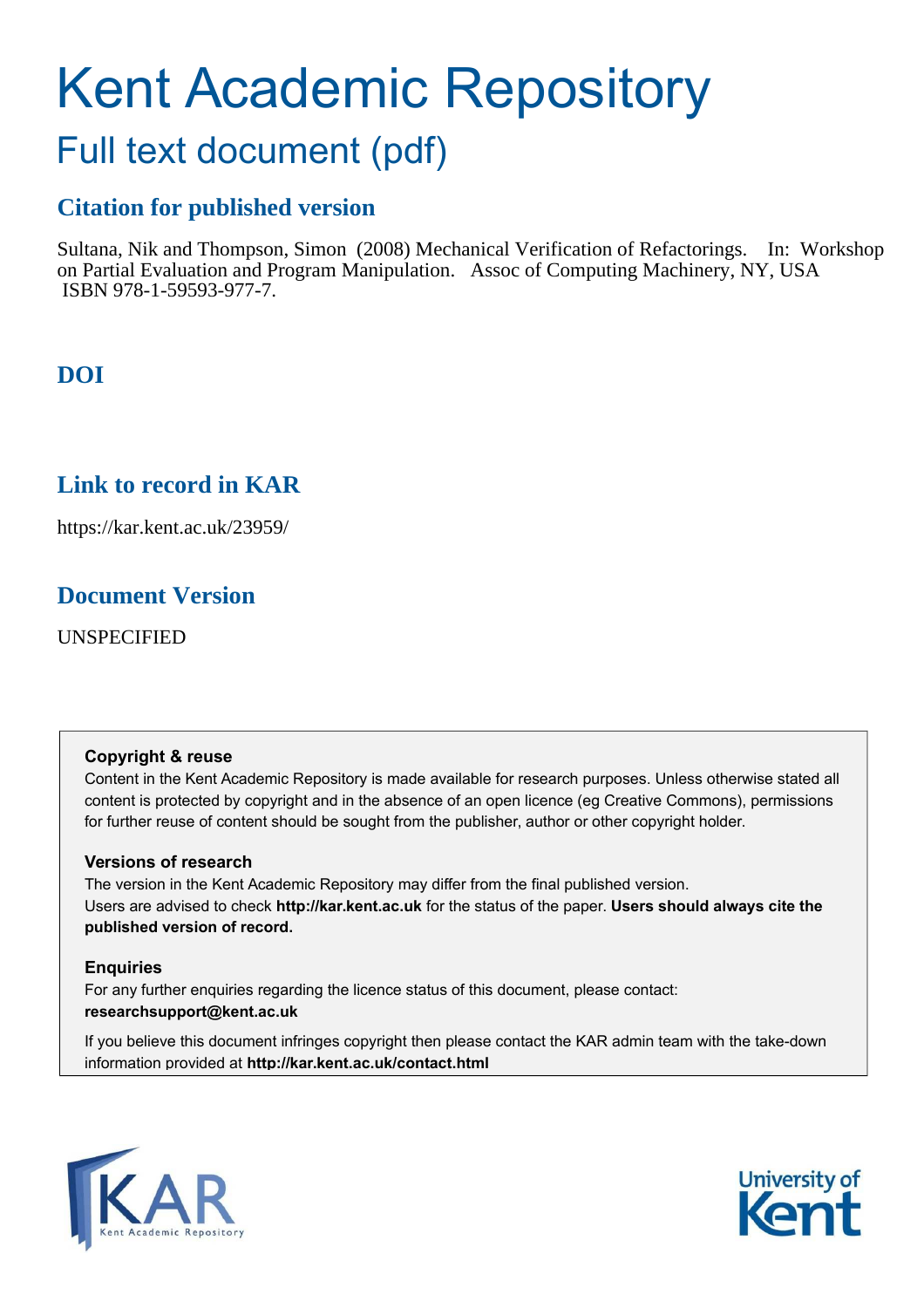### **Mechanical Verification of Refactorings**

Nik Sultana

University of Kent nik.sultana@yahoo.com

Simon Thompson University of Kent s.j.thompson@kent.ac.uk

#### **Abstract**

In this paper we describe the formal verification of refactorings for untyped and typed lambda-calculi. This verification is performed in the proof assistant Isabelle/HOL.

Refactorings are program transformations applied to improve the design of source code. Well-structured source code is easier and cheaper to maintain, and this motivates the use of refactoring. These transformations have been implemented as programmer tools and, as with other metaprogramming tools, it is desirable that implementations of refactorings are correct. For a refactoring to be correct the refactored program must be identical in behaviour to the original program.

Since refactorings are source-to-source transformations, concrete program information matters: for example, names (of variables, procedures, etc) and program layout should also be preserved by refactoring. This is a particular characteristic of refactorings since general program transformations operate over machine representations of programs, rather than readable source code.

The paper describes the formalisation adopted, and the alternatives explored. It also reflects on some of the difficulties of performing such formalisations, the interaction between refactoring and phases such as type-checking and parsing, and the generation of correct implementations from mechanised proofs.

*Categories and Subject Descriptors* D.2.3 [*Software Engineering*]: Coding Tools and Techniques; F.3.1 [*Logics and Meanings of Programs*]: Specifying and Verifying and Reasoning about Programs; D.2.4 [*Software Engineering*]: Software/Program Verification; D.2.13 [*Software Engineering*]: Reusable Software

*General Terms* Theory, Verification

*Keywords* Refactoring, Isabelle/HOL

#### **1. Introduction**

Refactorings are program transformations applied to improve the design of source code. This is important since well-structured source code is easier and cheaper to maintain (Griswold 1991).

These transformations were initially carried out manually at great expense: this is a repetitive and error-prone task. In the last decade these transformations have been implemented as programs called refactoring engines. These have been collected into refactoring tools (Li and Thompson 2008) and integrated with IDEs. As

PEPM'08, January 7–8, 2008, San Francisco, California, USA. Copyright © 2008 ACM 978-1-59593-977-7/08/0001... \$5.00

with all metaprogramming software, it is desirable that refactoring engines are correct. Advances in proof assistants have made possible the certification of software by verifying the software in a proof assistant: here we use Isabelle/HOL. This approach is tractable since it is modular: rather than verifying the whole tool it could be verified in separate pieces and then combined.

The structural changes effected by refactorings must not change the behaviour of the refactored program. Moreover, since refactorings transform source code it is important that the refactored code retains the original source code's characteristics: names (of variables, procedures, etc), comments, and layout. Preserving concrete program information is very relevant to source-to-source program transformations since it keeps the source code easily "recognisable" to its author.

This paper summarises results described in (Sultana 2007) and its contributions are: (i) the first verification carried out on refactorings using an LCF-style proof assistant, (ii) a number of casestudies on the verification of refactorings in this manner to demonstrate the method. Within these contributions we explore both theoretical and practical aspects – for instance, how the problem is stated in terms of standard  $\lambda$ -calculus notions, how the verification process may be made more tractable using a modular approach to separate the refactoring stage from other parts of the process, and so on. These are discussed further at the end of the paper together with a discussion of limits of our approach and suggestions for future work.

The remainder of the paper is organised as follows: the refactoring process will be described next and some of the choices made during verification will be discussed. The verified refactorings are presented in §3 and related research is outlined in §4. The paper then concludes in §5 with a reflection on this work and suggests directions for future research.

#### **2. Background**

Refactorings are organised into a simple dichotomy according to their complexity and the kind of expressions they are primarily concerned with. A refactoring is said to be *elementary* if it cannot be decomposed into simpler refactorings, and it said to be *compound* if it can be decomposed into simpler refactorings applied in sequence.

If a refactoring targets the structure of program elements (definitions, expressions etc.) then it is said to be a *structural* refactoring. A refactoring is also classified according to the level of syntax it transforms, for example *module-level* refactorings transform programs at the level of modules rather than expressions. If a refactoring targets types of expressions then it is called a *type-based* refactoring. Within type-based refactorings one finds *data-oriented* refactorings: these target specifically the types modelling particular data.

Permission to make digital or hard copies of all or part of this work for personal or classroom use is granted without fee provided that copies are not made or distributed for profit or commercial advantage and that copies bear this notice and the full citation on the first page. To copy otherwise, to republish, to post on servers or to redistribute to lists, requires prior specific permission and/or a fee.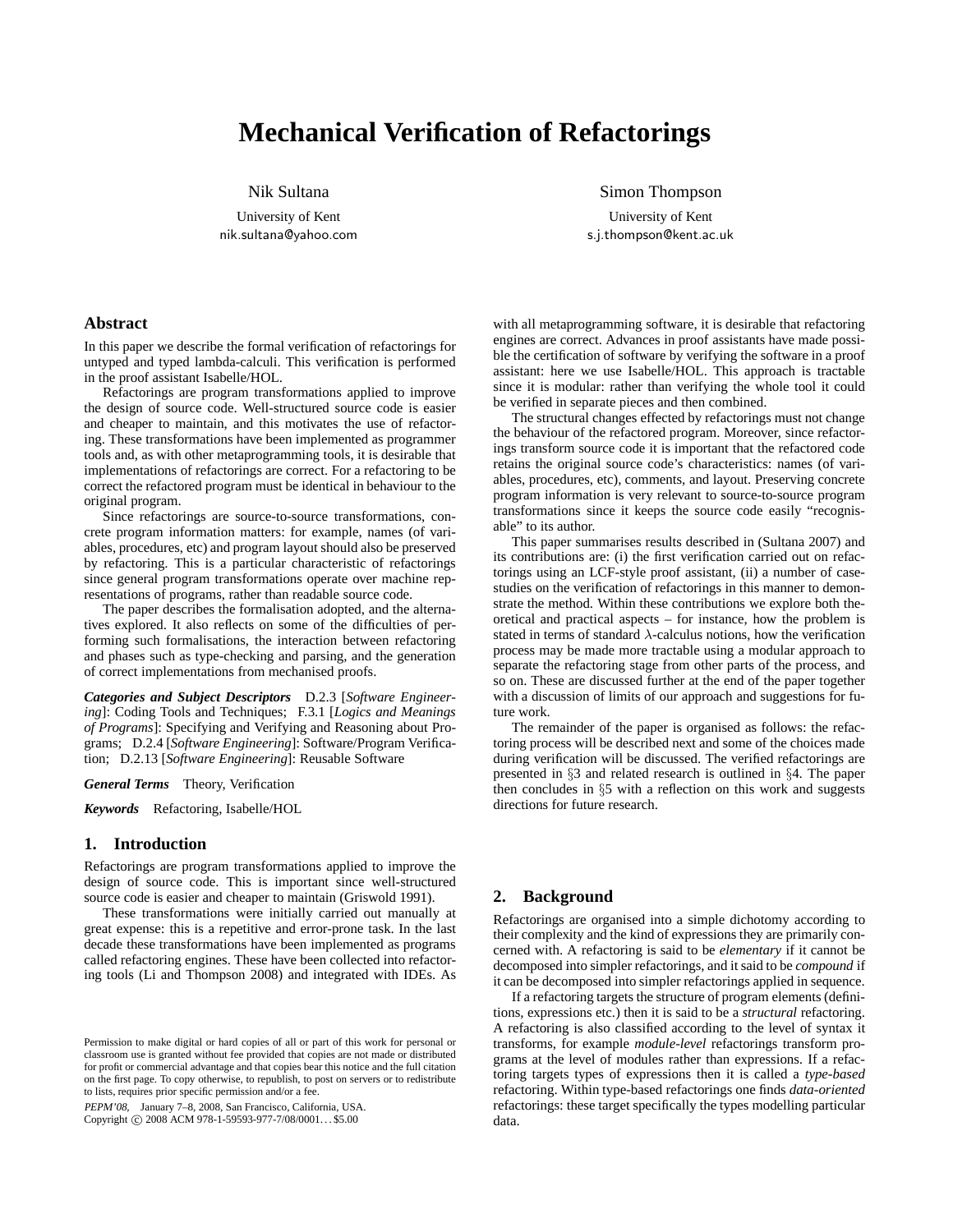

**Figure 1.** Automated refactoring process

#### **2.1 Stages in refactoring**

Li (2006, see Chapter 4) describes refactoring as being made up of three stages. This is illustrated in Figure 1. The preprocessing stage involves producing representations of the program that are suitable for transformation – this stage involves lexing, parsing, and possibly further processing to generate a representation of programs that is more rich than their Abstract Syntax Tree (AST), if required.

The second stage involves the actual refactoring. Applying a refactoring involves two steps: checking the refactoring's preconditions and transforming the program if the preconditions are satisfied by the program.

The last stage involves printing the program representation into the representation we usually manipulate – a list of characters. For some programming languages, such as Erlang, it suffices to prettyprint the program since there is a widely-accepted and adhered-to layout for programs (Li et al. 2006, §3.1). For other languages, such as Haskell, further processing is required to ensure that the printed refactored program mimics the layout of the original program since the language does not enforce a particular layout.

#### **2.2 Preserving program appearance**

Since the layout of Haskell programs can be idiosyncratic, transformation tools need to take this into account by restoring the original program's appearance in the transformed program. For Haskell programs one could choose between explicit delimitation using braces and using a so-called *offside* structure: the delimitation of code is inferred from the code's indentation. This is described in the Haskell Report (Jones et al. 2003, §9.3).

During manual refactoring the preservation of layout and comments is straightforward, but automating this preservation can be challenging. Li (2006, §2.4) describes the automatic preservation of program appearance for refactored Haskell programs. Her approach uses two basic program representations: the token stream and an AST annotated with type and scope information. These two representations are kept consistent (Li 2006, §4.2.3) since transformations are effected on both: the AST is transformed to effect changes to the program, and the token stream is also modified to ensure that program layout rules are adhered to following the AST's transformation. Comments are also preserved – and moved together with code deemed related – using information in the token stream and heuristics used to associate comments to code.

Besides program layout and comments, names (of variables, definitions, etc) are features that should be preserved too. Names are typically chosen with care in order to improve the program's readability. Name information can be obtained from the AST. In the work described in this paper we focus solely on the main (second) stage in the refactoring process. Within this stage we concentrate on the preservation of name information together with program behaviour. From this point onwards whenever a reference is made to *refactoring* we intend this second stage.

#### **2.3 Correctness property**

A refactoring is composed of a collection of preconditions and a program transformation. When a refactoring is applied to a program, the transformation is effected only if all the preconditions are satisfied by the program. Otherwise the program is returned unchanged. A refactoring with conjoined preconditions represented by the effective predicate Q, and effecting program transformation T, behaves thus:

$$
\lambda p. \text{ if } (Q p) \text{ then } (T p) \text{ else } p
$$

Let  $\simeq$  denote a behavioural equivalence over programs. Then in order to verify the refactoring (establishing that it is behaviourpreserving for arbitrary programs) one must prove that:

$$
\forall p. (Q p) \longrightarrow (T p) \simeq p
$$

Apart from  $p$ , refactorings are usually parametrised by other values required by transformation  $T$  and which might also be consumed by  $Q$ . Let us assume that the parameters have already been provided and that the refactoring is a curried function – so at this stage we only see the last formal parameter: the program itself. Together with the program, the parameter values are inputs to the refactoring and the values themselves might influence whether the preconditions are satisfied. For example, the *rename a variable* refactoring is additionally parametrised by two variable names: the name to change and the name to change it to. These parameters are also provided to the refactoring's preconditions since they include provisions to ensure that name-clash does not occur as a result of transformation.

#### **2.4 Models of refactoring**

As previously explained, if the preconditions of a refactoring are not satisfied then the program is not transformed. In implementations of refactorings, if the preconditions are not satisfied then the user may be prompted to provide different parameters to the refactoring and offered the choice to abandon the refactoring. Let us call this the *interactive* model.

A different approach would involve endowing the refactorings with more automation such that they can autonomously change parts of the program in order to satisfy the preconditions. The user is later informed of these changes and might need to effect further corrective changes. For example, in the event of a name-clash the refactoring might perform renamings such that the transformation would still preserve program behaviour. By contrast, this model involves *compensating* for preconditions that are not satisfied.

These two models have analogues in the  $\lambda$ -calculus; for example, with regards to names a transformation can be defined in a *non-renaming* or in a *renaming* manner. These lead to interactive and compensating refactoring definitions respectively. We opt for the interactive approach in the research described in this paper. The two transformation definitions will be described further in the next section and the effect each has on the complexity of proofs will be discussed.

The interactive approach is illustrated by means of a transition diagram in Figure 2.

#### **2.5 Transformation operations**

Transformations might simply replace an (sub)expression with another, or else propagate changes in expressions by using *substitution*. Substitution is the canonical transformation operation for classical  $\lambda$ -calculi – other expositions of  $\lambda$ -calculi may use different canonical operations. For example when using nominal techniques (Urban and Tasson 2005) *swapping* is the canonical operation.

In order to facilitate reasoning about programs, programs are usually identified 'up to renaming of bound variables'. Moreover,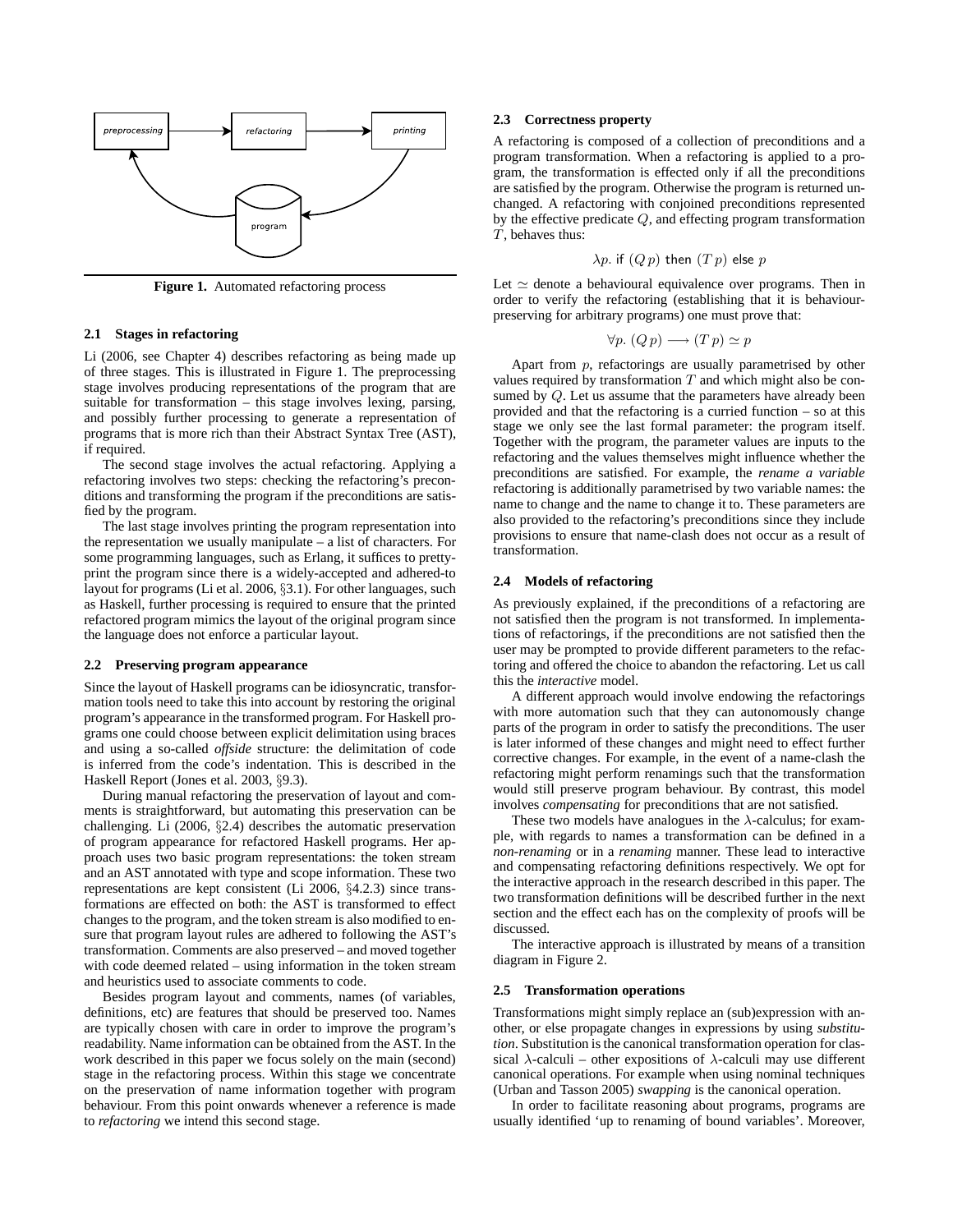

**Figure 2.** Interactive refactoring

the substitution operations used avoid variable capture by renaming bound variables automatically on demand.

When reasoning formally this creates a contention between informal practise and the complexity of formal proofs. A *renaming* substitution operation might introduce fresh names, implying that equations between expressions in which substitution takes place must be proved modulo renaming of bound variables. In order to simplify this process it is convenient to anonymise syntax, as in de Bruijn indices and levels (de Bruijn 1972), since this avoids any explicit concrete renaming. As illustrated by Berghofer and Urban (2007), a theorem's formulation in a system encoded using firstorder abstract syntax and using a renaming substitution operation would appear as follows (note that the universal closure of  $x$  and  $M$  is left implicit) :

$$
\forall L. \; x \notin FVM \longrightarrow M[L/x] \equiv_{\alpha} M
$$

Using anonymous syntax or name-carrying syntax where the set of variable names is restricted, as in the approach described by Berghofer and Urban, this result would be formulated thus:

$$
\forall L. \; x \notin FVM \longrightarrow M[L/x] = M
$$

Berghofer and Urban call the *mechanical* proof of the first theorem a *tour de force* due to the combination of explicit αequivalence with the renaming substitution operation because of the latter's provision of new names. The second theorem is proved comparatively easily by straightforward induction on the structure of expressions.

Anonymous syntax is criticised because of poor readability, but in the case of refactoring this encoding is particularly unsuitable since names *do* matter, therefore they should not be abstracted away. Moreover, the model of refactoring we will use, described in the previous section, does not use a renaming substitution operation. The substitution operation used allows variable-capture and does not rename variables, so theorems are formulated as equations rather than identity modulo  $\alpha$ -renaming.

In order to compensate for using this substitution operation the  $\beta$  rule will be made partial: it has non-capture as a side-condition. Variable capture can be defined strongly as in the Barendregt Variable Convention (BVC): reasoning is constrained to a subset of  $\Lambda$ where free variables of an arbitrary expression and bound variables of another arbitrary expression do not overlap (Barendregt 1984, §2.1.13). A weaker definition, sometimes expressed as a predicate called *Traps*, involves checking that capture does not occur when the operand is placed in occurrences of the variable in the operator. Either of these ensure that free variables do not become bound during β-reduction, thus keeping the theory consistent.

The BVC is formalised in Definition 3.2, *Traps* is defined in Definition 5.1, and §5.1.2 discusses this further.

#### **2.6 Proof development**

In order to verify the refactorings the programming languages for which refactoring was studied were embedded in the system Isabelle/HOL (Nipkow et al. 2002). Isabelle provides a metalogic within which logics can be embedded. It also provides services, for instance unification, which are inherited by object logics. Other services can be instantiated, such as extraction of proof terms. We used the logic HOL, a higher-order logic as first used in the system HOL (Gordon and Melham 1993).

Isabelle is an LCF-style proof assistant. That is, it is implemented as a library for a programming language (ML) that serves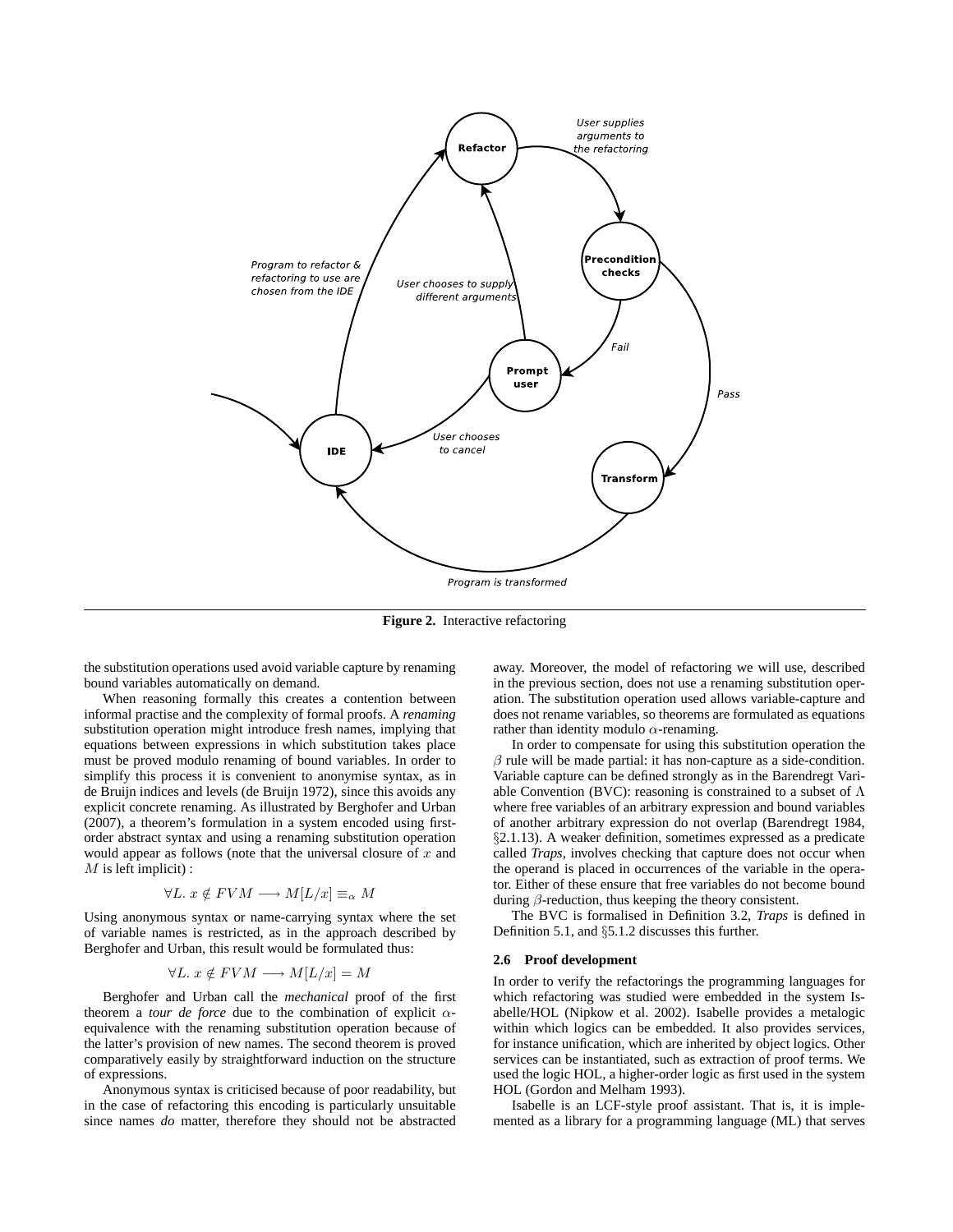as its metalanguage. Within this metalanguage is implemented an abstract datatype of theorems and proofs are terms inhabiting that type. Proof checking is done by means of type checking – this is decidable for the type system used by ML. One of the guiding principles in Isabelle's design is its reliance on a small trusted kernel to ensure sound inference: this is called the *de Bruijn principle*.

Formal verification through theorem proving is an expensive process, but offers attractive advantages beyond the assurance it provides. The proofs may be rendered more intelligible by using a declarative style – in Isabelle this is called Isar (Wenzel 2002) – thus resembling the proofs used in mathematics. Isabelle also provides tools for marking-up formal developments for LATEX output and extracting programs from proofs.

#### **3. Verification case-studies**

This section presents the verification of two refactorings; this work is described in full in (Sultana 2007).

The first refactoring is a *compound* refactoring. It will be specified and verified for the  $\lambda$ -calculus extended with recursive definitions. The second refactoring is a *type-based* refactoring defined over PCF (Plotkin 1977) extended with unit and sum types. The first language is inspired by the work in (Li 2006, see Chapter 7) on the formal verification of the *Generalise a definition* refactoring. Subsequently we studied refactorings in the second language in order to appreciate the effect of the complexity of the language and its features – including types.

Since the methods used to verify these refactorings are very similar the general approach will be outlined first then a description of the specific results will follow.

#### **3.1 Method**

Both programming languages are encoded as first-order abstract syntax with concrete variable names. The lambda calculus extended with recursive definitions has two syntactic categories: expressions and definitions. These grammatical categories are mutually dependent – this will affect definitions and proofs for this language. The second language has a single grammatical category defining expressions in the language.

In what follows we use  $\overline{M}$  as a metavariable ranging over expressions,  $D$  ranges over definitions, and  $v$  over variables. Metavariables may appear primed or indexed.

Various meta-linguistic functions are defined. Several of these are standard – including the function  $F<sup>V</sup>$  that returns the set of free variables and the function BV that returns the set of bound variables in an expression. The first language has another function over expressions called  $DV$ . It returns the set of variables bound by recursive definitions. The substitution operation is defined to allow name-capture, as explained in §2.5.

Two important predicates over expressions are defined. The first predicate, *Fresh*, indicates that a variable is fresh relative to an expression. That is, the variable does not appear free or bound in the expression. A weaker definition may also be used: that the variable does not appear free in the expression. However the second definition allows shadowing to take place. The definition of *Fresh* used in the first language is given next; the definition used in the second language is similar but omits the last conjunct.

#### DEFINITION 3.1.

*Fresh* 
$$
v
$$
  $M \stackrel{\text{def}}{=} (v \notin FVM) \land (v \notin BV M) \land (v \notin DV M)$ 

The infix notation  $v\sharp M$  will be used instead of Fresh v M. The second predicate, *Captures*, indicates whether substituting an expression into another expression will lead to previously-free variables become bound. The definition of *Captures* used in the first language is given next. The definition used in the second language is similar but omits the last disjunct.

#### DEFINITION 3.2.

#### Captures M  $N \stackrel{\text{def}}{=} \exists v \in FVN$ .  $(v \in BVM) \vee (v \in DVM)$

The language semantics are defined as an equational logic over programs. This logic is embedded in HOL using an inductive relation definition. The rules of the logic induce an intensional behavioural equivalence based on  $\beta\eta$ -equivalence. It has already been suggested that the  $\beta$ -rules of both logics – each logic corresponding to one of the programming languages – are "partial" since they are conditional on  $\neg$ *Captures*. The predicate *Fresh* plays a rôle in the definition of the logics too: it is used in the side-condition for rule  $\alpha$ .

Since the first language has two syntactic categories, definitions must be given for each category. For example, *Fresh* must be defined for both expressions and definitions. Functions and predicates defined for definitions will have their names suffixed with "d" – for instance, *Freshd* is the analogue of *Fresh* over definitions.

Refactorings are specified by universal HOL implications whose antecedents are the preconditions and whose consequents are formulae in the equational logic. Typically, correctness proofs are performed by induction on the structure of expressions. However in the case of the first language proofs are done by simultaneous induction. This is due to the mutually-dependent nature of grammatical categories in the language,

Verifying the type-based refactoring also required proving several lemmas about the type-system, e.g. that substitution preserves well-typing. Such results were proved by induction on the structure of the derivations of type judgements.

#### **3.2 Elementary refactorings**

Using this refactoring one could extract a definition from a program and replace occurrences of the expression it defines by the definition's name. The set of expressions in the language for which this refactoring is studied is the least set induced by the following grammar:

| M | $\boldsymbol{x}$  | Variable    |
|---|-------------------|-------------|
|   | $\lambda x.M$     | Abstraction |
|   | $M \cdot N$       | Application |
|   | $letrec D$ in $M$ | Definition  |

Definitions are formed from the following grammar:

$$
D ::= \varepsilon
$$
 Empty definition  
\n
$$
x := M
$$
 Single definition  
\n
$$
D || D'
$$
 Parallel definitions

Definitions are well-formed if and only if two parallel definitions do not define the same name.

Note that the two grammars are mutually dependent. This requires definitions to be given in "pairs" in order to be defined over both expressions and definitions. For instance, *BVd* is a function over definitions returning the set of  $\lambda$ -bound variables in a definition. Predicate *Freshd* is defined in the same way as *Fresh* but uses *BVd* instead of *BV*. The substitution operation we use in this language is described in Definition 3.4 – note that the operation is overloaded in order to use the same notation for substitution over expressions and substitution over definitions. The metavariables  $i, x$  will range over variables and N will range over expressions in what follows. The term  $M[N/x]$  expresses the substitution of N for x in M.

The predicate *DVTop* that appears in the following definition is a restriction of *DV* to the definitions affecting the body of an expression. For instance, assume that  $x \neq y$  and let L abbreviate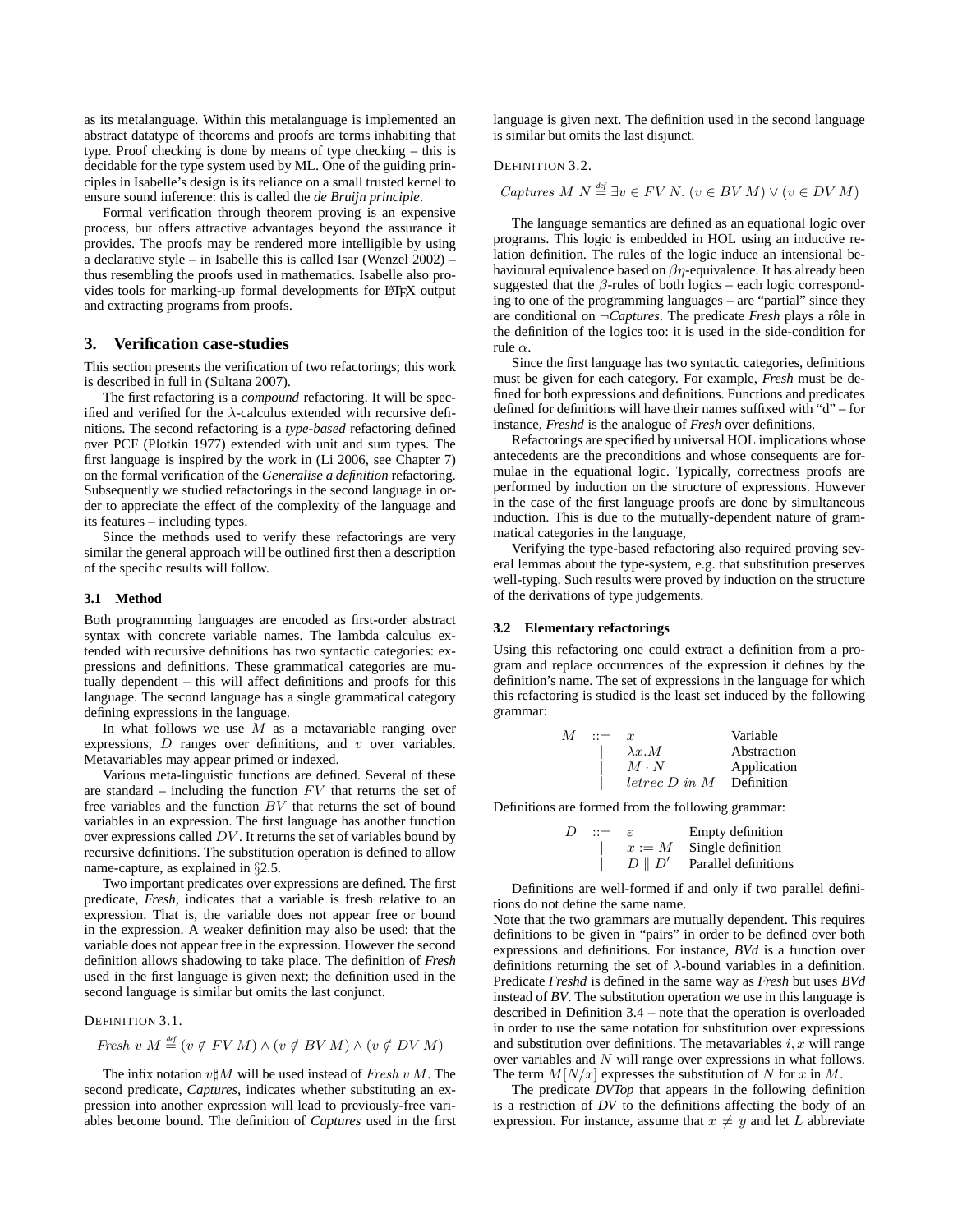$\neg \textit{Captures}$  (letrec f:=letrec h:=N in M in L) N  $\wedge$  h  $\neq$  f  $\wedge \neg \textit{Captures}$  L M  $\wedge$  $\neg Captures N M \wedge \neg Captures L h \wedge \neg Captures N f \wedge \neg Captures fix f$  $\rightarrow$  letrec  $h:=N$  in letrec  $f:=M$  in  $L \simeq$  letrec  $h:=N$  in letrec  $f:=(letrec h:=N$  in M) in L

the expression:

$$
letrec x := (letrec y := N in N') in M
$$

Then  $DV L$  is  $\{x, y\}$  and  $DV Top L$  is  $\{x\}$ . The operation *DVTopd* is the analogue of *DVTop* defined over definitions instead of expressions.

DEFINITION 3.4. *Variable-capturing substitution*

$$
\varepsilon[M/x] \qquad \begin{array}{lcl} \varepsilon[M/x] & \stackrel{\text{def}}{=} \varepsilon \\ (y:=N)[M/x] & \stackrel{\text{def}}{=} \text{ if } x=y \text{ then } y:=N \\ \text{else } y:= (N[M/x]) \\ (D_1 \parallel D_2)[M/x] & \stackrel{\text{def}}{=} \text{ if } x \in DVTopd(D_1 \parallel D_2) \\ \text{then } (D_1 \parallel D_2) \\ \text{else } (D_1[M/x] \parallel D_2[M/x]) \\ \text{if } M/x] & \stackrel{\text{def}}{=} \text{ if } x=i \text{ then } M \text{ else } i \\ \text{(}{\lambda i.N}][M/x] & \stackrel{\text{def}}{=} \text{ if } x=i \text{ then } \lambda i.N \\ \text{else } {\lambda i.(N[M/x])} \\ \text{(N} \cdot N')[M/x] & \stackrel{\text{def}}{=} (N[M/x]) \cdot (N'[M/x]) \\ \text{(letrec } D \text{ in } N)[M/x] & \stackrel{\text{def}}{=} \text{ if } x \in DVTopd(\text{letrec } D \text{ in } N) \\ \text{then } (\text{letrec } D \text{ in } N) \\ \text{else } \text{letrec } (D[M/x]) \text{ in } (N[M/x]) \end{array}
$$

The sole judgement of equational logic is defined as an inductive relation  $\simeq \subseteq \Lambda \times \Lambda$ . The rules of the logic consist of the rules for theory  $\lambda \eta$  together with rules making  $\simeq$  an equivalence relation compatible with respect to application and abstraction (the latter rule is often called *weak extensionality*, or  $\xi$ ), and rules for converting *letrec* expressions into expressions in the pure (*letrec*-free) λ-calculus. Expressions only have meaning if they can be converted into the pure calculus.

The verification of "extract a definition" proceeds by first verifying the elementary refactorings that constitute it and then composing these results. The refactorings will be described next using pseudocode fragments together with informal descriptions of each refactoring's preconditions and the transformation it effects. This will be followed by a formal specification of the refactoring.

#### *Add/drop a redundant definition*



The pseudocode fragment above illustrates the change effected by this refactoring – original code is displayed in the left pane and the refactored code is shown in the right pane.

This refactoring adds or removes a definition; the variable bound to this definition (i.e. the name of the definition) must not appear free in the body of the expression.

LEMMA 3.5. Add/drop a redundant definition

 $h \notin FVL \land \neg \textit{Captures} \ L \land \neg L \simeq \textit{letrec} \ h:=N \ in \ L$ 

The first formal precondition requires that no variable capture results from the user's choice of  $h$ . The second conjunct in the precondition might appear superfluous – particularly since it

would not appear in an η-rule for *letrec*. However recall that *letrec*-expressions are not attributed any meaning unless they can be translated into *letrec*-free expressions in the pure calculus – the rules for this translation are provided as part of the logic. Once translated into pure  $\lambda$ -expressions the computation would proceed by  $\beta$ -reduction. As explained in §2.5 the  $\beta$ -rule used in this system is partial and the reduction is conditional upon the satisfaction of  $\neg \textit{Captures} \textit{LN}$ . Many similar preconditions will appear in the next refactorings for the same reason.

*Demote a definition*



This refactoring reproduces the outermost definition inside the definition directly below it. We look at a particular instance of this refactoring; as mentioned by Li (2006,  $\S$ 2.8) it is not uncommon to find varying definitions of similar refactorings. The elementary refactorings being described here will ultimately serve to accommodate the compound refactoring being verified, and thus may seem awkward for individual application.

Compared to the refactoring described previously, this refactoring is more sophisticated and has many more preconditions. This refactoring's correctness is formulated in Lemma 3.3. Note that *fix* is not part of the grammar of the language being used here. It stands for an expression in the language that behaves like a fixpoint combinator, therefore we need to ensure that the choice of variables in this expression will not lead to capture when this expression is evaluated – thus the precondition  $\neg \textit{Captures}\$  fix f. In the language described in the next section, *fix* is a primitive notion and a precondition such as this will not be necessary since the unwinding of *fix* is done using a rule in the logic rather than by  $\beta$ -reducing the expression denoted by *fix*.

The precondition  $h \neq f$  is needed since if  $h = f$  then M and N cannot be arbitrary expressions. Finally, preconditions such as  $\neg \textit{Captures} L \textit{M}$  are required to ensure that both the original and refactored programs can be translated into  $\beta$ -redexes – recall that this was explained for the precondition of the previous refactoring. Moreover, preconditions such as  $\neg Captures L h$  and  $\neg \textit{Captures}\ N f$  are needed to ensure that the refactoring will preserve non-recursion when  $h$  and  $f$  define non-recursive definitions. These preconditions also serve to preserve recursion on the same definition. Definitions are used by simply replacing occurrences of their defining variables with the expressions they define; these preconditions ensure that the expression being replaced is not different in meaning.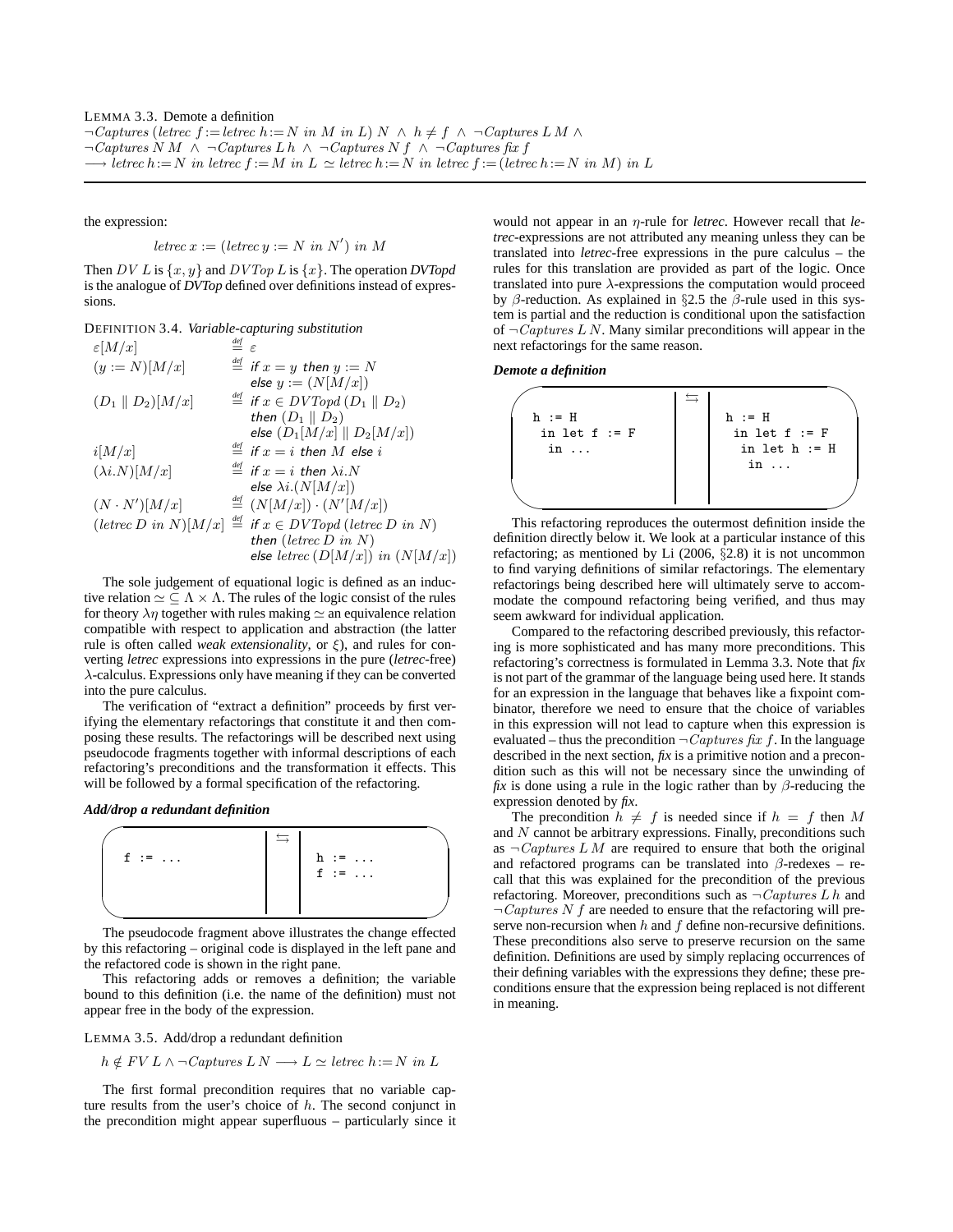*Declare/inline a definition*

| $f :=  N$ | $f := let g := N$<br>$in \ldots g \ldots$ |
|-----------|-------------------------------------------|
|           |                                           |

This refactoring produces a local definition from a subexpression. When applied in the opposite direction this refactoring inlines a definition in all its calling sites – that is, in all free occurrences of the variable with which it is bound. As explained for the previous refactoring, there may be different ways of specifying a particular refactoring. For instance, the definition of this particular refactoring contains a toplevel definition  $f$  which might seem unecessary. The refactoring was specified in this manner due to its rôle in the compound refactoring it features in, as will be seen in §3.3.

Some new definitions appear in the specification of this refactoring. The substitution operation  $M[g: N]$  substitutes variables for expressions,  $Rec(g := N)$  is true whenever  $g := N$  is recursive (i.e. g is free in N), and  $N \subseteq_{\Lambda} M$  is true when N is a subexpression of  $M_{\odot}$ 

LEMMA 3.6. Declare/Inline a definition

 $\neg Rec (g := N) \land (g \sharp (f := M)) \land (N \subseteq \Lambda M) \land$  $\neg \textit{Capturesd} (f := M) N \wedge f \notin DVTop N \longrightarrow$ letrec  $f := M$  in  $L \simeq$  letrec  $f :=$  letrec  $g := N$  in  $M[g : N]$  in  $L$ 

The precondition  $\neg \textit{Capturesd} (f := M) N$  ensures that the side-condition of the β-rule is satisfied. Recall that *Capturesd* is the analogue of the predicate *Captures* defined over definitions rather than expressions. As in the previous refactoring,  $f \notin DVTop N$ ensures that non-recursion is preserved, or if  $f := M$  is recursive that the recursion on the same definition will be preserved.

The proviso that  $g \sharp (f := M)$  stipulates that the name chosen for the new definition is fresh. The expression in the new definition was formerly a subexpression of the main expression, by precondition  $N \subseteq_{\Lambda} M$ .

Recall that definitions are used by simply inlining them in place of their defining variables. The precondition  $\neg Rec (q := N)$  requires the definition to be non-recursive since when this definition is removed (in the right-to-left direction) recursion would no longer be made on the same definition of  $g$  and thus the meaning of the expression would have been changed.

#### **3.3 "Extract a definition"**



"Extract a definition" is a non-trivial, compound refactoring which we define by composing the previous three refactorings using the transitivity rule. The compound refactoring involves the following steps:

- 1. *letrec*  $f := M$  in L is the original expression, and is changed to
- 2. letrec  $f :=$  letrec  $g := N$  in  $M[g : N]$  in  $L$  by "declare a definition", then to
- 3. letrec  $g := N$  in letrec  $f :=$  letrec  $g := N$  in  $M[g : N]$  in  $L$ using "add a redundant definition", and finally to
- 4. letrec  $g := N$  in letrec  $f := M[g : N]$  in L by using "demote a definition".

As any compound refactoring, this refactoring inherits the preconditions of its constituent refactorings. It is not always obvious which refactorings the preconditions originate from since the preconditions might need to be adapted to optimise the refactoring. Moreover, further adaptation of the preconditions may be necessary in order to "interface" between the constituent refactorings – i.e. proving that the output of a refactoring in a compound always satisfies the precondition of a successive refactoring. Roberts (1999) calls these *postconditions*; they serve to lessen the number of potentially wasteful checks made on programs after they have been transformed.

For example, when the compound refactoring arrived at the last step – that is, "lift or demote a definition" – the following had to be checked for satisfaction:

 $\neg Captures (letrec f := letrec g := N in M[g:N] in L) N \wedge$  $g \neq f \land \neg \textit{Captures L} \ (M[g:N]) \land$  $\neg \textit{Captures N} (M[g:N]) \wedge \neg \textit{Captures} L g \wedge$  $\neg \textit{Captures}\ Nf \land \neg \textit{Captures}\ fix\ f$ 

These are the preconditions of the "lift/demote a definition" refactoring instantiated to the refactored program produced so far in the "extract a definition" refactoring. Note that the first, third and fourth conjuncts of this formula are propositions concerning a (intermediate) transformed program. As the program is transformed by each constituent refactoring in turn, the preconditions of each successive refactoring need to be satisfied by the refactored program.

Proving additional lemmas about the implication of preconditions pertaining to constituent refactorings from the preconditions of the compound refactoring supports the construction of compound refactorings. This is because it guarantees that if the compound preconditions are satisfied then the compound refactoring can be effected in its entirety. This also has economic significance: if a compound refactoring is aborted in an intermediate stage because of failed preconditions then the computing resources expended checking and transforming until that point would have been wasted.

To improve the specification of the compound refactorings we have proved such additional lemmas, and the compound refactoring process can be illustrated as follows:



1. The compound refactoring's preconditions are checked and found to be satisfied.

> The first constituent refactoring's transformation is effected. The satisfaction of its preconditions usually follows the compound refactoring's preconditions directly, but small adaptations may be done – for instance, where the compound's preconditions are in a different form to accommodate the preconditions of several constituent refactorings.

3. The second constituent refactoring's transformation is effected, its preconditransformation is effected, its preconditions having been guaranteed to be satisfied once the compound's preconditions have been satisfied.

> The process continues; satisfaction of the compound's preconditions guarantees that preconditions of all constituent refactorings will be satisfied.

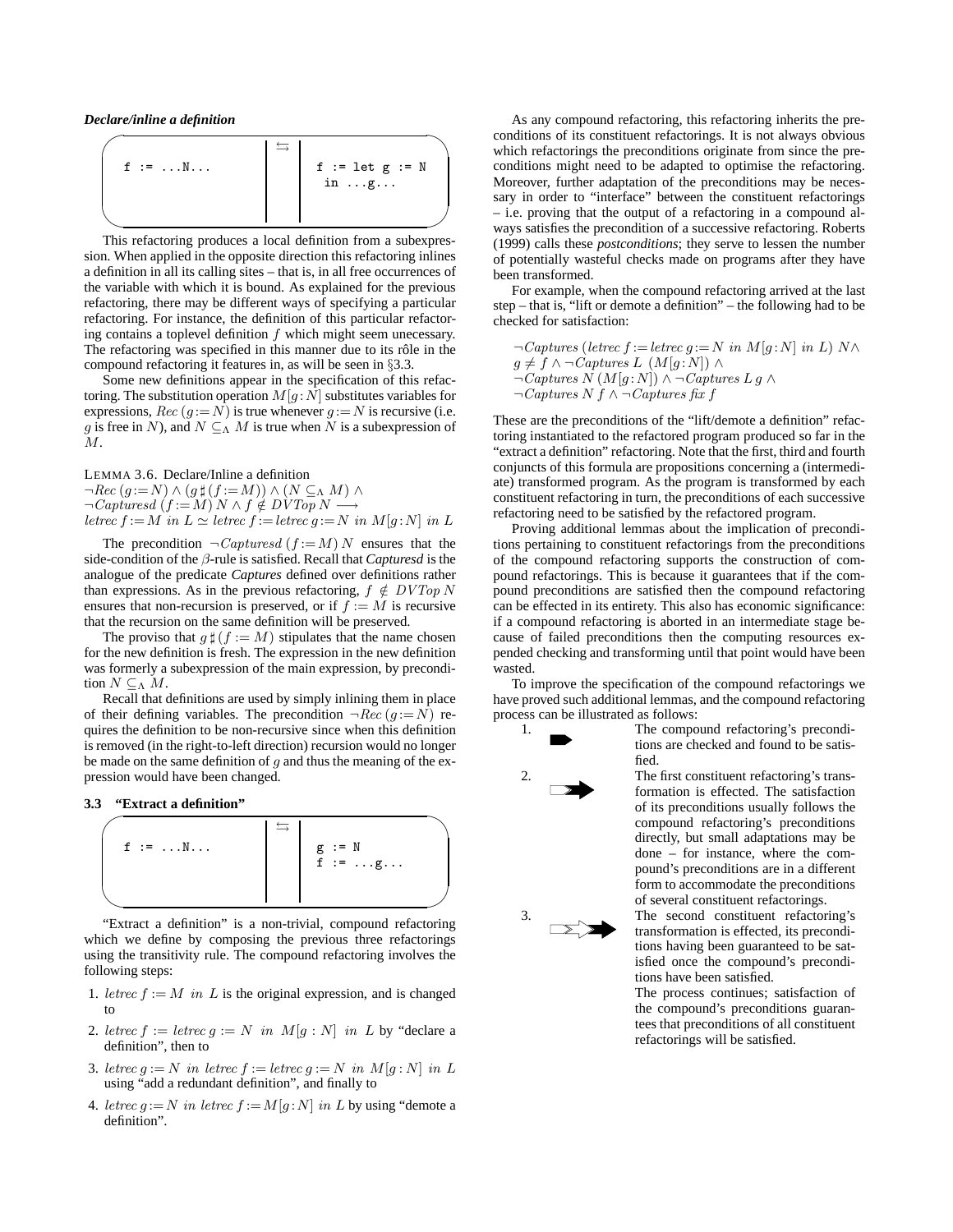The main result is stated formally as follows:

THEOREM 3.7. Extract a definition  $g \notin FV L \wedge$  $\neg Rec(g := N) \wedge$  $g \sharp (f := M) \wedge$  $N \subseteq_{\Lambda} M \wedge$ ¬Captures fix f ∧  $\neg \textit{Captures} \textit{L} \textit{g} \wedge$  $\neg \textit{Captures}\ N\ f\ \wedge$  $\neg Captures~L M \wedge$  $\neg Captures N M \wedge$  $\neg Captures \, letrec \, f := letrec \, g := N \, in \, M \, in \, L \, N \, \wedge$  $\neg \textit{Captures L}(M[g:N]) \wedge \neg \textit{Captures N}(M[g:N]) \longrightarrow$ letrec  $f := M$  in  $\overline{L} \simeq$  letrec  $g := N$  in letrec  $f := M[g : N]$  in  $\overline{L}$ 

#### **3.4 Type-based refactoring**

The same conventions and metavariables used in the precious section will be used there. The additional metavariable  $T$  will range over types. The grammar of the language is the following:

$$
M \begin{array}{rcl} ::= & x \\ & \lambda x : T.M \\ & M \cdot N \\ & fix \; x : T.M \\ & unity \\ & zero \\ & succ \; M \\ & pred \; M \\ & if z \; L \; M \; N \\ & inf_T \; M \\ & inf_T \; M \\ & (M \Leftarrow x) L \langle y \Rightarrow N \rangle \end{array}
$$

The clause  $fix x: T.M$  binds x in M and is unfolded recursively to solve the fixpoint equation  $x = M x$ . The symbol *zero* is a constant of the type of natural numbers, and *succ* and *pred* are unary functions in that type. We use *unity* to denote the only value inhabiting the unit type. An *ifz*-expression is a ternary function and evaluates to either its second or third arguments depending on whether its first argument is *zero*. The last clause in the grammar stands for "case of" expressions: if  $L$  is a left injection then the left branch is evaluated, and similar for the right branch. Note that it binds x in M and binds  $y$  in N.

Note that the language is explicitly typed; uniqueness of types is proved in order to check our definitions. The grammar of types is defined next.

$$
\begin{array}{ccc}\nT & ::= & Nat \\
& | & T \rightarrow T' \\
& l & Unit \\
& & T + T'\n\end{array}
$$

As one can expect, type *Nat* is the type of natural numbers, *Unit* is the unit type,  $T \rightarrow T'$  is the function space and  $T + T'$  forms coproducts.

A *typing context* is formalised as a finite map from variables to types. Let  $\Gamma$  be a metavariable ranging over typing contexts. We will use "Γ,  $x: t$ " to denote the extension of the typing context Γ with a type for  $x$  of  $t$ . Type judgements are triples expressed using the syntax  $\Gamma \rhd M :: T$ . The equational semantics for this language are expressed using a logic of typed equations; the notation  $\Gamma \vdash M \simeq N :: T$  is used.

Recursive definitions were part of the "core" language in the approach described in §3.2. Definitions and recursive definitions are not part of the present language but are "syntactic sugaring" and are defined next in terms of the core language.

DEFINITION 3.8.

let 
$$
x: T := N
$$
 in  $M \stackrel{\text{def}}{=} (\lambda x: T.M) \cdot N$ 

DEFINITION 3.9.

*letrec* 
$$
x: T := N
$$
 *in*  $M \stackrel{\text{def}}{=} (\lambda x: T.M) \cdot (fix\ x: T.N)$ 

In order to verify the refactoring one must first prove typerelated lemmas, such as inversion, weakening, strengthening and the substitution lemma. The substitution lemma asserts that the substitution operation is type-sound. Indeed, proving the substitution lemma required much more effort than the correctness proof for the refactoring. This lemma is stated next. The metavariable  $S$  will range over types.

LEMMA 3.10. (Substitution lemma)  $\Gamma \rhd N :: S ~\wedge$  $\Gamma \triangleright x :: T \land$  $\neg \textit{Captures} \ N \ L \ \land$  $\Gamma, x : T' \triangleright L :: T$  $\longrightarrow \Gamma, x : T' \triangleright N[L/x] :: S$ 

| 3.5 |  | "Enlarge definition type" |  |
|-----|--|---------------------------|--|
|-----|--|---------------------------|--|

|                         | $\leftrightharpoons$ |                                                |
|-------------------------|----------------------|------------------------------------------------|
| x :: T<br>$X := \ldots$ |                      | $x ::$ Either T T'<br>$x := \text{Left} \dots$ |
| $\ldots$ (f x)          |                      | $\ldots$ (either f L x)                        |
|                         |                      |                                                |

"Enlarge the definition type" is a type-based refactoring that transforms a definition of a certain type into a coproduct with the original term as a left injection. This refactoring might be useful for adapting code prior to extending its functionality to make use of the broader type.

The refactoring is specified formally in Theorem 3.11. The preconditions  $\Gamma \rhd N :: S, \Gamma \rhd x :: T, \Gamma \rhd M :: T$  and

 $\Gamma, y: T' \triangleright L :: T$  express the requirement that the original program is well-typed and that the newly-introduced expression  $L$  is of the right type.

The precondition of the  $\beta$ -rule is satisfied by requiring that  $\neg \textit{Captures} \ N \langle x' \Leftarrow x' \rangle x \langle y \Rightarrow L \rangle, \neg \textit{Captures} \ N \ M$  and  $\neg Captures~L~M.$ 

The constraints  $x' \notin FVM$  and  $y \notin FVM$  are placed on the new variables x' and y. The constraint  $x \notin FVL$  is placed on the newly-introduced expression  $L$ . These constraints help keep the specification of the refactoring simple since, for example, if we do not assume  $x \notin FVL$  then the refactored program would have been transformed to:

$$
N[\langle x' \Leftarrow x' \rangle x \langle y \Rightarrow L[i n L_{T+T'} M/x] \rangle / x]
$$

#### **4. Related work**

The work described in this paper was inspired by the formal specification and verification of refactorings described by Li (2006, see Chapter 7). In that chapter of her doctoral dissertation Li studies *generalise a definition*, a non-trivial structural refactoring, and *move a definition from one module to another*, a module-level refactoring. The first refactoring is studied for the language  $\lambda_{\text{Letrec}}$  – this is an adaptation of  $\lambda \circ_{name}$  described by Ariola and Blom (1997). In order to study the module-level refactoring Li extends  $\lambda_{\text{Letrec}}$ with notions inspired from Haskell's module system.

Other related work includes the formal, but not mechanised, work by Cornélio (2004) and Ettinger (2007) for similar languages resembling a fragment of Java. The mechanisation of part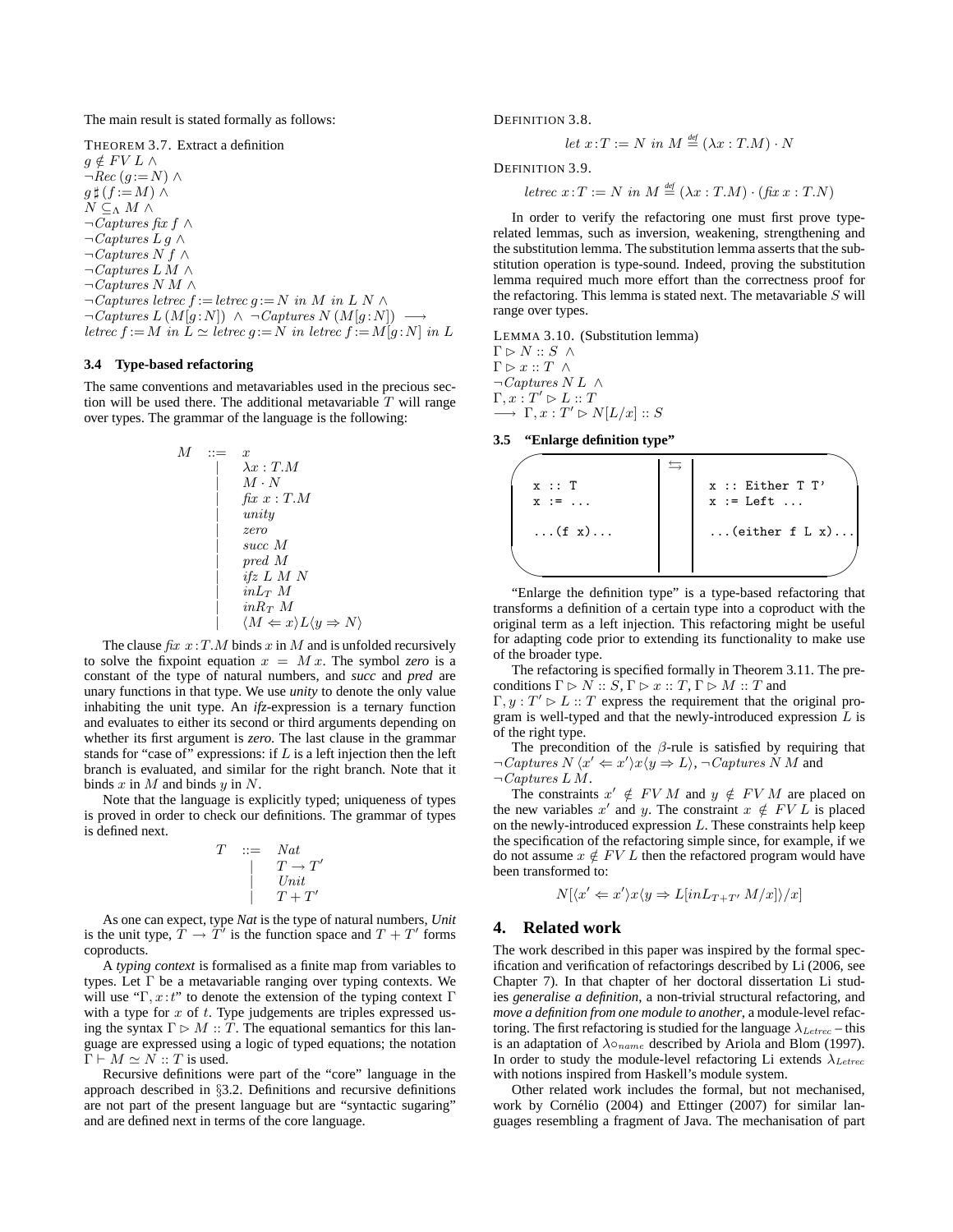THEOREM 3.11. Enlarge definition type  $\Gamma \rhd N :: S \;\wedge\; \Gamma \rhd x :: T \;\wedge\; \Gamma, y : T' \rhd L :: T \;\wedge\; \Gamma$  $\neg \textit{Captures}\ N\ \langle x'\Leftarrow x'\rangle x\langle y\Rightarrow \overset{\circ}{L}\rangle \ \land$  $\Gamma \rhd M :: T \wedge \neg \textit{Captures} \ N \ M \ \wedge \neg \textit{Captures} \ L \ M \ \wedge$  $x' \notin FVM \wedge y \notin FVM \wedge x \notin FVL \longrightarrow$  $\Gamma \vdash \text{let } x : T := M \text{ in } N \simeq \text{let } x : T + T' := \text{in} L_{T+T'} \text{ } M \text{ in } N[\langle x' \Leftarrow x' \rangle x \langle y \Rightarrow L \rangle / x] :: S$ 

of Cornélio's work is described by Junior et al. (2007). The approach used by Cornélio is followed closely in the mechanisation: this involves first proving laws (equations between programs) in the refinement calculus under study, then defining refactorings in terms of these laws. The refactorings would be behaviour-preserving by their construction.

The first mechanised verification of refactorings was described by Garrido and Meseguer (2006), where they use Maude to specify and verify refactorings for Java. They build on previous work in which the semantics of Java were formalised in Maude. Compared to the work described in this paper, Java is clearly a more practical object-language to address. The work described here studies fragments of functional languages embedded in an LCF-style proof assistant – the checked proofs have higher assurance due to the latter. In this work we were more concerned with studying the method rather than aiming for a more complex object language. These fragments may be extended to study more realistic languages, or alternatively the method might be adapted to study other languages. There already exist mechanisations of practical languages in LCFstyle systems with similar logics – for instance C (Norrish 1998) in the system HOL – that might be adapted for this purpose.

Garrido and Meseguer (2006) state that their goal is to derive tools from executable specifications in Maude. They also plan to render their method more appealing through language genericity. In previous work, Garrido also studied the formalisation of refactorings for C's preprocessor language in Maude.

The tools Maude and CafeOBJ are related: both are algebraic specification languages and refactorings are defined as operations in an algebra. The behaviour of refactorings is described using equations in the algebra's theory. The refactorings can then be executed by performing rewriting using their equations. Garrido and Meseguer (2006) and Junior et al. (2007) seem to have similar goals albeit using different tools.

There is a wealth of other work concerned with the verification of program transformations other than refactorings. Minamide and Okuma (2003) verify the transformations of programs into Continuation-Passing Style (CPS). These transformations are useful for making the control flow explicit in declarative programs. Glesner et al. (2007) verify various optimisations on nonterminating programs. These programs are modelled as streams of states and the authors use coinductive reasoning to prove that the optimisations are behaviour-preserving. Leroy (2006) uses Coq to verify a compiler back-end translating Cminor (an intermediate language resembling C) to PowerPC assembly code. A front-end is bolted on Leroy's work by Blazy et al. (2006): they verify the front-end of a compiler translating a subset of the C programming language into Cminor. A certified compiler is then composed from the code extracted from either proof.

#### **5. Conclusions**

A number of refactorings have been verified mechanically using Isabelle/HOL. The refactorings ranged from simple and elementary to compound structural and type-based refactorings. The mechanisation process also served to reveal the challenges faced when verifying refactorings formally.

#### **5.1 Reflections**

In this section we reflect on the experience of proving these refactorings correct in Isabelle.

#### **5.1.1 Isabelle usage**

Using a proof assistant incurred a startup cost but we have benefited greatly from using Isabelle to mechanise and present our results. Various similar and complementary tools exist to assist in the mechanisation of mathematics, and more are being developed for the purpose of programming language theory. For example, the tool ott (Sewell et al. 2007) reads specifications of programming languages and can translate them into various other languages (including L<sup>AT</sup>EX, Isabelle, Coq, etc) and can check the specification for basic flaws. Rather than mechanising a complete system, one could save work by building on a foundation found in a mechanised corpus, if available.

Apart from establishing a theorem, the formal development can be used to produce the implementation of the refactoring. The proof assistant's program extraction facility can be used to automate this.

The size of the Isabelle development described in this paper is around 5000 lines. Two theory files – containing the formal development – of roughly equal size were produced, one for each language studied. An Isabelle theory consists of definitions, lemmas and proofs, however it may also include, as it did in this case, additional explanatory material to improve the presentation when rendering these theories into formal documents.

Mechanisation entails finding sensible ways of encoding a theory: a na¨ıve encoding of the informal methods, although correct, may prove too limiting or inefficient in formal practice. This process involves experimenting with techniques that are both faithful to the theory and also possess some desired practical property in terms of formal development. The variety of techniques is particularly manifest in the embedding of languages. Some of these techniques, such as de Bruijn indices, have been mentioned earlier.

As in all fully-formal work, verifying non-trivial refactorings required first discharging several smaller lemmas in order to dampen the complexity of proving the overall result. In the account provided here these results were concealed in order to convey a highlevel view of the development. The amount of results unrelated to refactoring were particularly appreciable when verifying the refactoring described in §3.5: more than half of all the work needed to verify this refactoring involved proving type-theoretic groundwork to arrive at the Substitution Lemma. Such extensive prior groundwork inhibits exploration. For example, changing the substitution operation slightly would have required redoing parts of the Substitution Lemma: this is easy for cases such as *zero*, but the *case of* clause is far more challenging. The accumulation of a corpus of mechanised results would hasten the early phase of development, but perhaps further automated support is needed to adapt previous formalisations for other contexts of use.

#### **5.1.2 Weaker preconditions**

In §2.5 we briefly described the benefit of weak preconditions. Weak preconditions render refactorings more generally-applicable since they allow the transformation to be effected on a greater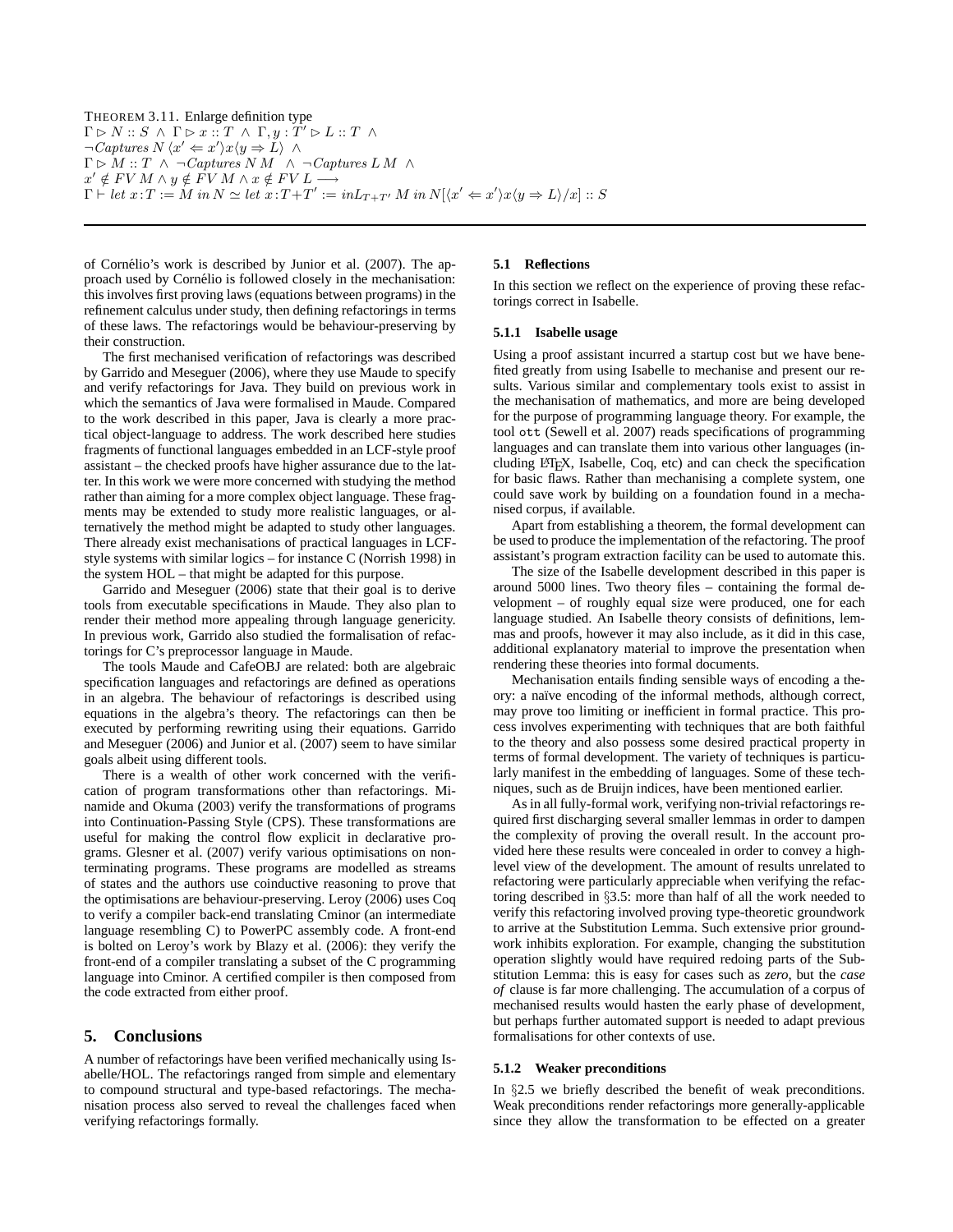number of programs. Thus using weaker preconditions improves the specification of refactorings.

For instance, the predicate *Captures* used above can be replaced with a stronger alternative *Traps*, defined in Definition 5.1. It can be proved that *Traps* implies *Captures* but not vice versa.

Note that the definition of *Traps* is recursive – such a definition is amenable to automation using the proof assistant's term rewriting engine: this may facilitate developing the formal proof.

#### **5.1.3 Economy**

We sought to make the terms checked by preconditions as small as possible in order to optimise the definitions of refactorings. Trying to split up checks on large terms into several checks on smaller terms can help since it might spare some unnecessary computation.

When specifying the preconditions, we focused on checking the original program rather than the transformed version. This is beneficial since if checks on the latter fail then the effort spent transforming the program would have been wasted, as explained in §3.3. This often required further lemmata in order to prove properties about the transformed program using properties of the original program.

#### **5.1.4 Language encoding**

Low effort techniques for mechanising results on programming languages are valuable for verifying source-to-source transformations – for instance verifying a source-to-source translator for different versions of a language. These transformations share the characteristic of keeping the transformed code recognisable, partly by preserving names. Names are usually chosen by programmers and must be handled very carefully by the machine. Changing the names of variables might be distracting to programmers. Other kinds of metaprograms, such as compilers, do not have this requirement; in the verification of such transformations, programs differing only in the names of bound variables can be identified and represented as binding graphs.

For this reason a *name-carrying* embedding of the language syntax is usually ideal when studying refactoring. On the other hand, *anonymous* syntax lends itself better to automation since the names are abstracted away and only the pure binding graph is retained.

When implementing a refactoring the syntax can be anonymised before transforming the program, but after transformation the variables must be named again. The computer could generate names from scratch but since the choice of names in programs can matter greatly it would be preferable to attempt to use names from the original program. However the original names cannot be used if variable capture or name-clash is detected. This would invalidate the whole refactoring process and waste the resources expended transforming and post-checking the program. It would have been computationally cheaper to leave names in the program and check for clashes before having done any processing.

Not every name-carrying embedding might be suitable; techniques used to study terms in the abstract might not be suitable to verify refactorings since these operate on programs. The Barendregt Variable Convention, described in §2.5, is too strong an assumption for programs. In our formalisation we emulate this Convention using the *Captures* predicate but the weaker alternative, *Traps*, would have been a better choice.

Nonetheless, it might be useful to have an anonymous encoding of the programming language. As we have seen earlier, verifying the refactoring in the typed language involved a considerable amount of work directed at type-theoretic groundwork. Using an anonymous approach would be a partial and "lightweight" alternative to a full verification: the effort saved reasoning about nameissues could be invested in ensuring type soundness.

#### **5.2 Future work**

Further work can be done on a number of fronts. Some possibilities will be elaborated next.

#### **5.2.1 Larger languages and refactorings**

One direction for future work involves studying refactorings that cannot be verified using the method used here – for instance when the original and refactored programs are extensionally, but not intensionally, equivalent.

The work described in this paper focused on functional programs. Future work could also address refactorings in other language paradigms. This could complement other work done (Garrido and Meseguer 2006; Junior et al. 2007) to study the mechanisation of refactorings' correctness proofs. Mechanising the semantics of realistic programming languages can be challenging: languages may lack formal semantics, and mechanising formal semantics may require additional work to study the best means of embedding them in the proof assistant's logic.

Another possible route for research involves studying larger refactorings. It has been suggested that formalised large refactorings may appear more complex and contain conjunctions of implications in the consequent rather than just equations. For instance, the *Move a definition from one module to another* refactoring verified by Li (2006, see Chapter 7) has this kind of behaviour.

#### **5.2.2 Mechanised catalogue of refactorings**

One could also explore the design space further, as described by Li (2006, § 2.8), and gradually build a useful catalogue of mechanised refactorings. For example, the refactoring described in §3.5 could be specialised to focus on functions to produce the refactoring "Enlarge return type of a function". Rather than refactor functions of type  $T \to T'$  into  $(T \to T') + S$ , this new refactoring would instead change the type to  $T \rightarrow (T' + S)$ . The work described in §3.5 could then be extended to verify this refactoring. Another possibility for future work involves extracting refactoring engines from their correctness proofs.

#### **5.2.3 Verifying other parts of the process**

One could also study the refactoring process from start to finish – encompassing the three stages described in  $\S 2.1$ . This might involve mechanising work such as the layout-preservation algorithm described by Li (2006, §2.4). Such a mechanisation would require one to use different representations of programs, starting at the token stream and the AST. This would involve verifying the different tools interacting during this process, including the typechecker (recall that the preconditions of "Enlarge definition type" included several propositions regarding the types of expressions). This would provide further assurance to users of the refactoring tool: that not only the correctness of refactoring transformations has been checked, but also that of other related pre/post-processing stages.

#### **Acknowledgments**

Work on this research was possible thanks to financial support provided to the first author by the Computing Laboratory and by the Malta Government Scholarship Scheme through award MGSS/2006/007; the second author acknowledges the support of the EPSRC for building the HaRe and Wrangler tools. We also acknowledge the helpful feedback of the anonymous referees.